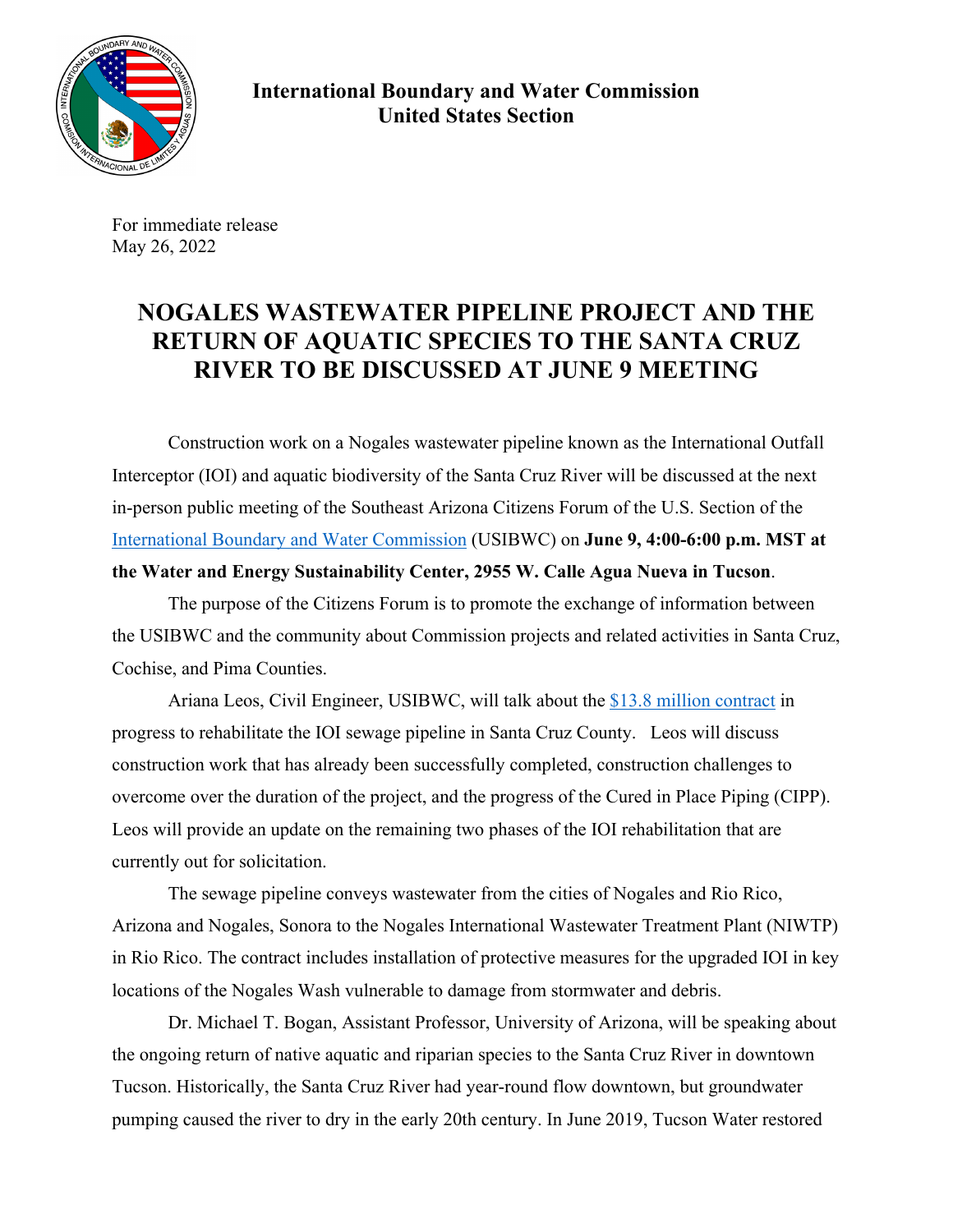perennial flow to the river via the discharge of treated effluent as part of the Santa Cruz River Heritage Project. Dr. Bogan and his collaborators have documented the return of well over 200 species of invertebrates, birds, and plants to the river downtown. Recently, they also facilitated the reintroduction of native fish species to the Heritage Project.

 Members of the public who would like more information about the meeting may call 915-494-6027 or the Public Affairs Office at lori.kuczmanski@ibwc.gov

**For more information:** Lori Kuczmanski (915) 494-6027 lori.kuczmanski@ibwc.gov